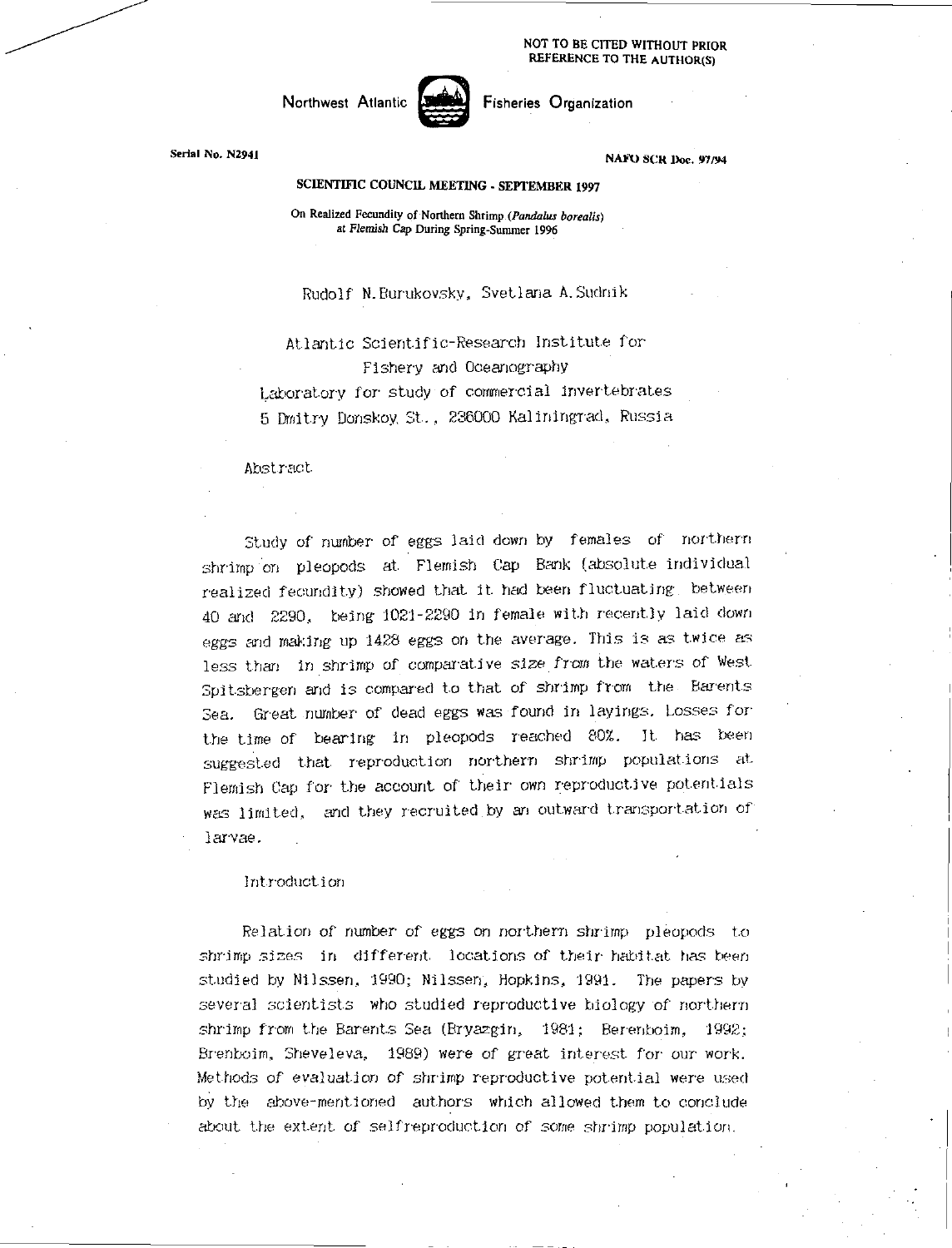## Material and Methods

Material was collected on 27th March, 1996 (46 $^{\circ}$ 49 N; 45 $^{\circ}$ 41 W, 270-275 m; 22 females, 11 of which had eggs on their pleopods) and on 17th August, 1996 (44 $^{\circ}$ 08 N; 46 $^{\circ}$ 06 W, 325 m; 21 females, 13 of which bore eggs on their pleopods). Length of• shrimp carapace was measured from orbits to rear edge along dorsal side to the neares 0,1 mm (Burukovsky, 1992). Number of eggs on pleopods that one may consider as absolute individual realized fecundity (hereinafter realized fecundity) in contrast. to number of oocytes in mature gonads which we call absolute individual potential fecundity (Burukovsky, 1993) was determined as follows:

 $-2 -$ 

observed small number of eggs, all of them were calculated. Eggs taken off pleopods were weighed in torsion balance after their light drying up on filter paper. Then 500 eggs were sampled *from* total number and after their similar drying up were also weighed in torsion balance. Fecundity was calculated basing . on the results of solving a corresponding proportion. If there

Stages of –maturity of gonads in females were determined by . five-mark scale (Burukovsky, 1992).

Stages of embrional development of eggs were also determined by five-mark scale (Burukovsky, 1992) as follows:

1 Stage. Eggs semiopaque, yolk homogeneous, without trace of celldivision.

2 Stage. Eggs semiopaque, embrional stria of crescent form is wisible. Yolk is of 3/4 of eggs volume.

3 Stage. Yolk is of 1/3-1/4 of eggs volume. The rest is occupied with the embryo. Eye rudiment. as a narrow little dash.

4 Stage. This stage differs from the previous one by presence of a well developed eye. Yolk volume is somewhat lesser than at. the previous stage.

5 Stage. Inside egg membrane completely developed larva at the point of hatching. The remaining yolk is enclosed inside carapace.

#### Results

Length of females with eggs on their pleopods • varied between 22 mm . and 33 mm. Their absolute realized fecundity fluctuated within 40 and 2290 eggs. Egg size at initial stages of embryogenesis were 1,3-1,4x1,0-1,1 mm, i.e. roughly the same as in P. borealis from the Barents Sea (Berenboim, 1992). In females with recently laid down eggs realized fecundity fluctuated within 1021 in an individual of 25,5 mm carapace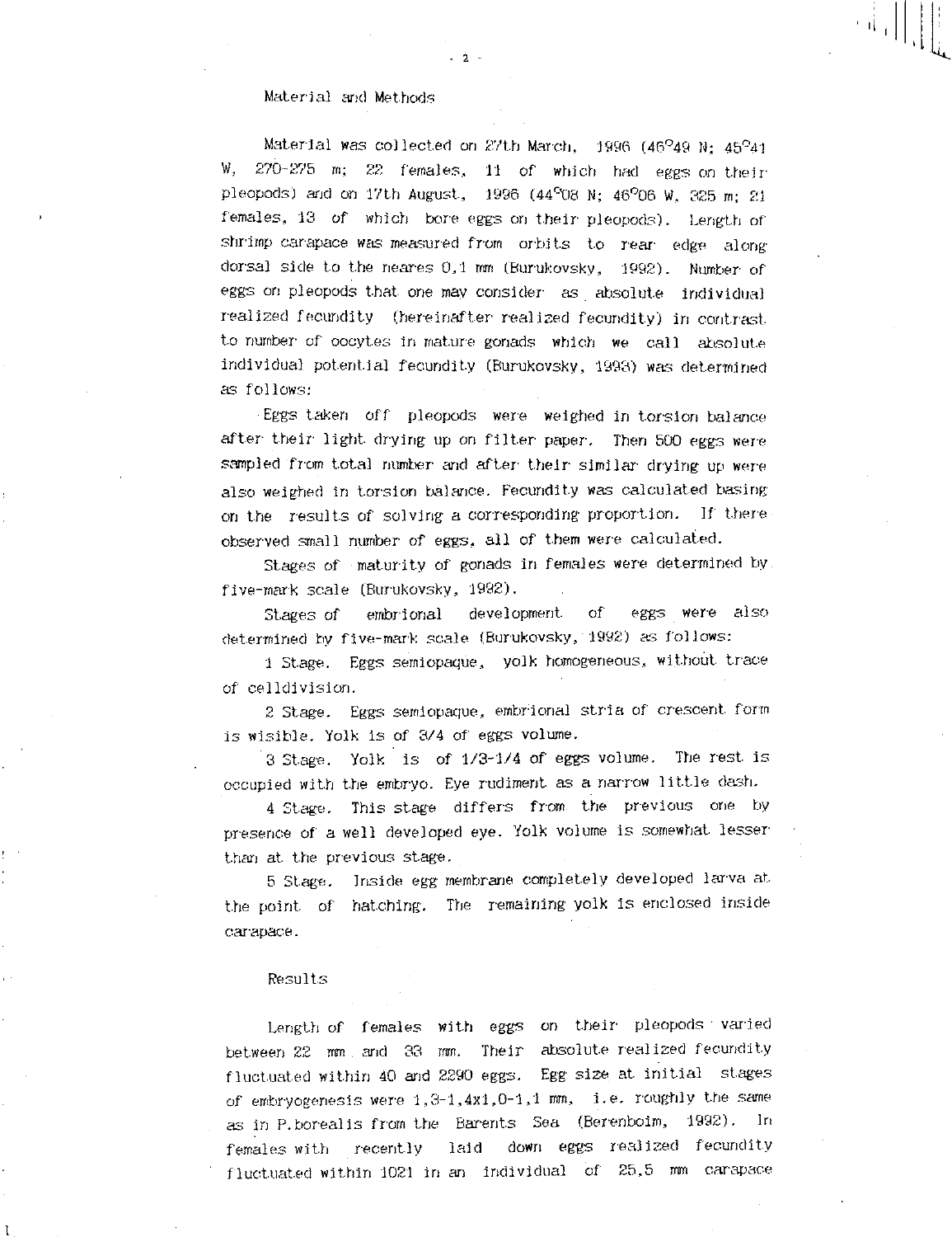length and 2290 in a female of 28,5 mm. A part. of eggs in all individuals and all eggs in some of them were whish-dull and opaque in contrast. t.o normal eggs lightly amber-coloured and semi-opaque in preserved individuals. Basing on description by Bryazgin (1981) and Berenboim (1992) we considered those eggs as to become dead in the process of laying down or egg incubation. However, number of dead eggs in the layings was not taken into account in this paper. Their presence was only stated. -

On March the overwhelming majority of females (96%) was at II stage of maturity, and 2/3 of them bore eggs on their. pleopods. All of them had inside their eggs embryos that. were ready to hatch. Two females bore on their pleopods only dead eggs. In two females among 11 under examenation up to 50% of eggs ready to hatch was dead. Number of eggs with embryos ready to hatch (final realized fecundity) fluctuated within 40 and 910, being 276 eggs on the average.

In August a certain number of pre-spawning individuals without. eggs on their pleopods (approximately 10%) was present. in the sample. However, the overwhelming majority of females had gonads at 11 stage of maturity and recently laid down eggs on pleopods. Some part of them was also dead. Number of eggs (initial realized fecundity) varied between 1021 and 2290 eggs, being. 1438 eggs on the average (Fig. 1). As a result, average loss of eggs in the process of embryogenesis was near 80%. Real losses may be even more, if we will take into account a certain number of dead eggs in layings.

In Isfjord (West Spitsbergen) number of recently laid down eggs on pleopods of individuals of comparable sizes was approximately as twice as more than in shrimp from Flemish Cap Bank (Nilssen, 1990,. fig. 9). In the Barents. Sea females with eggs had the length of 19-31 *non* and number of eggs at- the initial stage of embryogenesis of  $1,2-1,3x1,1$  mm (Berenboim, 1992), i.e. they are quite comparable to thoSe from Flemish Cap Bank:. Initial realized fecundity was on the average 1531 (569-2658 eggs) in the Barents Sea, being final one 1107 (678-1920) eggs (Berenboirn, 1992). That. number was considerably highes than number found at Flemish Cap Bank in summer 1996. Survival of embryos was also significantly highes: not less than 57% (Berenboim, 1992), whil it. was about. 20% at Flemish Cap in sumer 1996 (assuming value of survival to be inverse to that of losses of embryos in the process of embryogenesis).

Basing on the above stated, one may suggest that. reproduction of northern shrimp population at Flemish Cap for the account of own reproductive potentialy was significantly limited. It was presumably formed of the larvae iflowed with current transportation.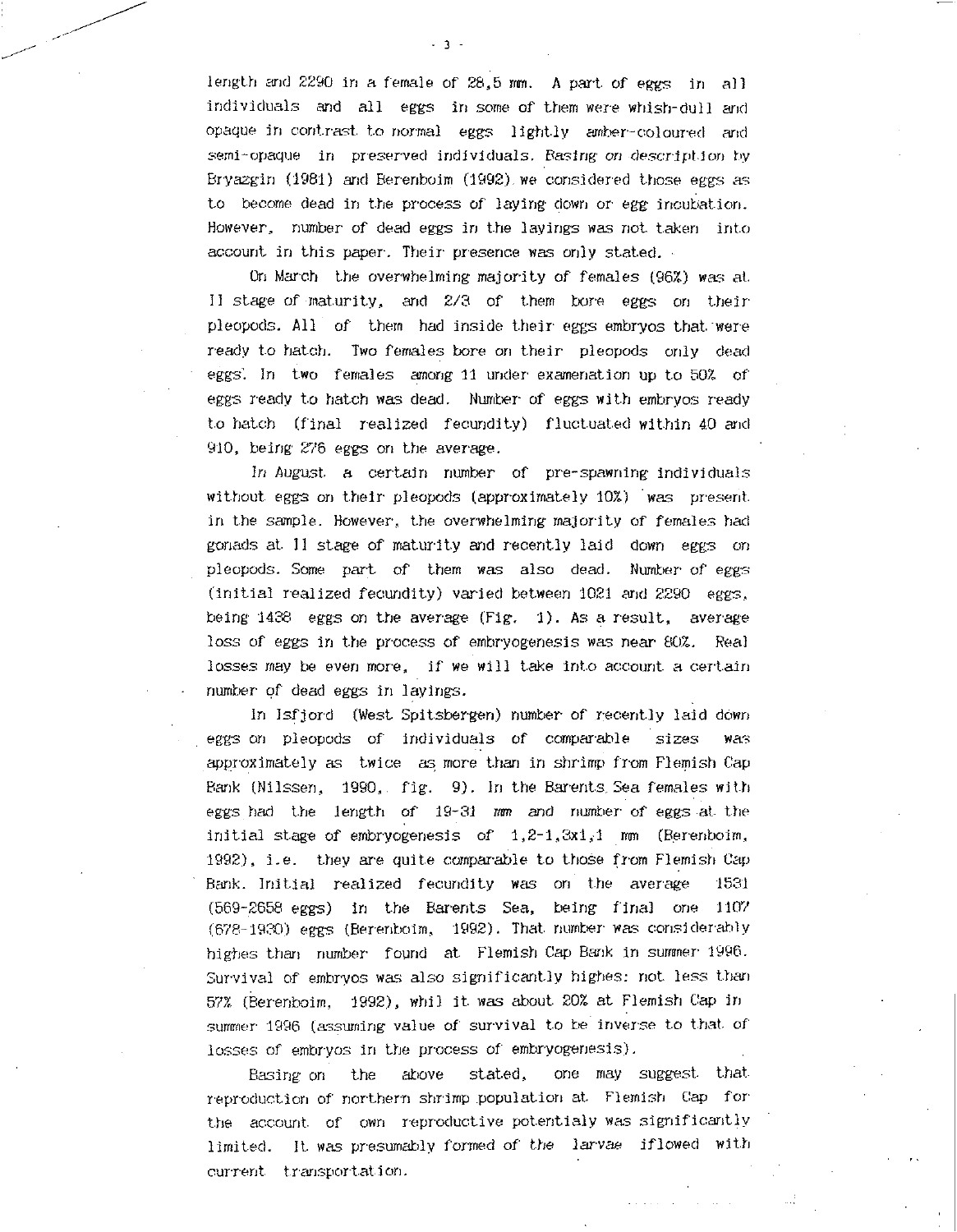#### Acknowledgements

We wish to thank Dr.B.I.Berenboim and Dr.G.K.Sheveleva for their invaluable suggestions and kind help to our work.

4

### References

Berenboim BA., 1992. Northern shrimp (Pandalus borealis) from the Barents Sea (Biology and Fishery). - Murmansk, PINRO, 135 p. In Russian.

Berenboim B.I., Sheveleva O.K., 1989. Data on the deepwater shrimp (Pandalus borealis Kroyer) fecundity in the Barentz Sea. - ICES, Shellfish Committee, C.M.1989/H:16.

Bryazgin V .F., 1981. Northern shrimp from the Barents Sea (Biology, Distribution and Fishery). - Murmansk Publ.House, 72 p. In Russian.

Burukovsky R.N., 1992. Methods of biological analysis of some tropical and subtropical shrimps. - In collect. papers Fishery-Biological Investigations of Marine Invertebrates. M.

VNIRO, pp. 77-84. In Russian.

Burukovsky R.N., 1993. On Distribution and Biology of shrimp, Plesionika martia (A.Milne-Edwards, 1883), in the waters of West Africa. - In collect. papers Feeding of Marine Invertebrates in Different Vertical and Latitudinal Zones, M. IOAN, pp. 41-54. In Russian.

Nilssen E.M., 1990. Demography, fecundity, growth and mortality of the deep-water prawn Pandalus borealis from Isfjord, Spitsbergen (78°N). - ICES 1990/Shell., No 109, 26 p.

Nilssen E.M., Hopkins C.C.E., .1991. Population parameters and life histories of the deep-water. prawn Pandalus borealis from different regions. - ICES CM 1991/H:2, 19 p.